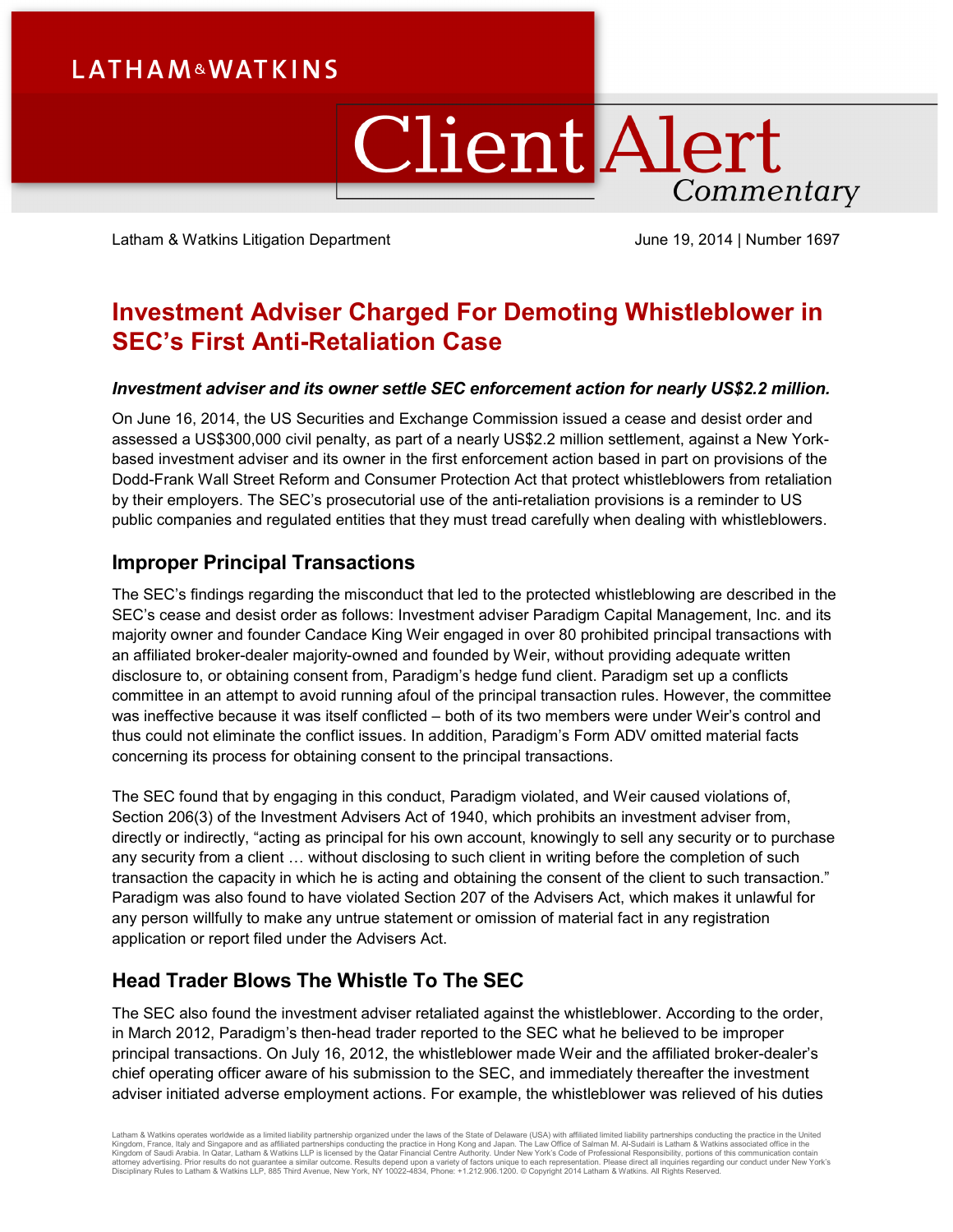and responsibilities as head trader, denied access to his work email account and other trading and account systems, directed to work offsite and instructed to prepare a report detailing all of the facts that supported the potential securities violations he reported to the SEC. He eventually resigned on August 17, 2012.

The SEC found that by engaging in this conduct, the investment adviser violated the anti-retaliation provisions of Dodd-Frank found in Section 21F(h) of the Securities Exchange Act of 1934, which prohibits an employer from discharging, demoting, suspending, threatening, harassing, directly or indirectly, or in any other manner discriminating against, a whistleblower in the terms and conditions of employment because he or she lawfully provided information to the SEC.

Paradigm and Weir settled without admitting or denying the findings in the cease and desist order. Under the settlement, they are to pay US\$2,181,771, consisting of disgorgement of US\$1,700,000 to compensate the hedge fund investors, as well as prejudgment interest of US\$181,771 and a civil penalty of US\$300,000, both to be paid to the US Treasury. Paradigm must also adopt all recommendations of an independent consultant retained to review Paradigm's supervisory, compliance, and other policies and procedures intended to prevent and detect prohibited principal transactions.

## **The SEC Finally Uses Dodd-Frank Anti-Retaliation Provisions**

The SEC's Dodd-Frank whistleblower rules became effective almost three years ago and have so far produced eight whistleblower awards and the single retaliation enforcement action against Paradigm. In our view, the relative dearth of awards to date is mainly a function of the length of the SEC processes for investigating violative conduct and approving whistleblower awards. Given the focus on the whistleblower program, and statements from SEC senior staff, we expect to see an uptick in announced awards in the next year.

The anti-retaliation provisions require the SEC to move outside its comfort zone of securities law and make determinations grounded in traditional employment law. For example, when does an employer's actions affect the terms and conditions of employment? The SEC must now grapple with that and other unfamiliar questions. But despite that lack of experience and the fact that only one retaliation case has been brought to date, in our view there is a high likelihood that the SEC will aggressively investigate whistleblowers' allegations of retaliation and will file charges if there is sufficient evidence the employer has retaliated.

The message of the Paradigm case is unmistakeable: public companies and other entities regulated by the SEC must be extremely careful in their treatment of employees who acknowledge or are suspected of reporting compliance concerns to the SEC, or face the SEC's wrath. And just as lying or obstructing justice during an SEC investigation dramatically increases the likelihood of adverse consequences from possible misconduct, engaging in conduct that might be viewed by the SEC as retaliation can result in a broader SEC inquiry and enhanced charges.